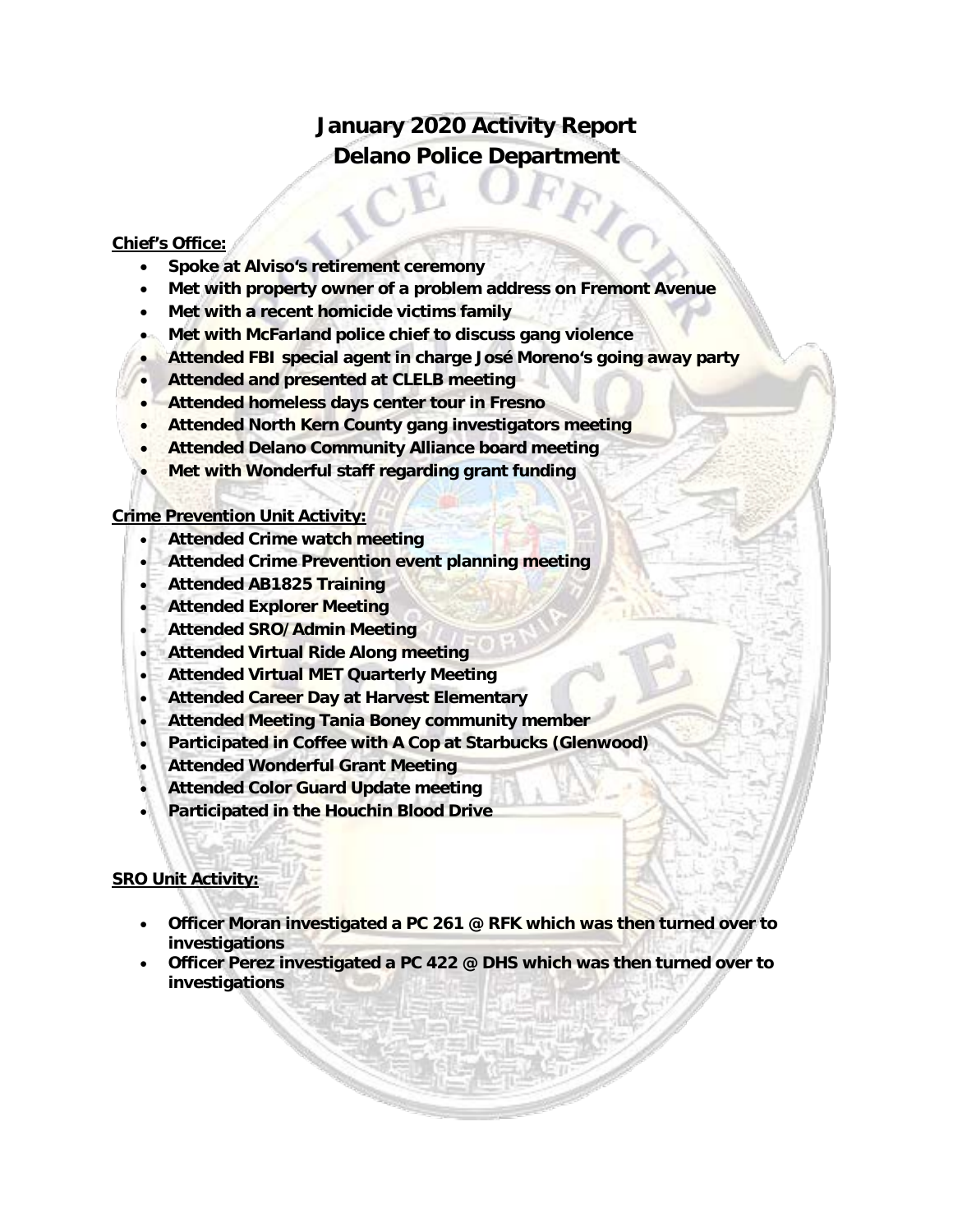## **Problem Oriented Policing Unit Activity:**

- **Coordinated clean-up for 1700 block of High Street (Homeless Encampment).**
- **Monthly Chaplain Meeting**
- **Meeting with property owner of 1222 Fremont Street regarding PC 602.**
- **Meeting with property owner of 2416 Campania Drive regarding PC 148.5.**
- **Meeting with reporting party at 147 Dover Place regarding neighbors (145 Dover Place).**
- **Coordinated with Public Works regarding graffiti on Union Pacific Rail Road Bridge at 700 block of S. High Street.**
- **Coordinated with Public Works regarding graffiti on the West Cecil Avenue.**
- **Contacted Public Works regarding 1631 6th Avenue north alley, regarding accumulated rubbish.**
- **Contacted Metro PCS regarding human encampment rear of business.**
- **805 Garces Highway Power Point addressing ongoing issues.**
- **Spoke with tenants at 1637 Belmont Street regarding transient trespassing.**
- **Send Email to 1901 S. Lexington Street (Halos) IT Manager regarding 911 calls. (4) Four calls received in January.**
- **Mentored homeless 14 year old, haircut, and clothes and assisted with explorer process.**
- **Wrote and mailed letter to property owner at 1637 Belmont Street regarding (PC 602).**
- **Wrote and mailed letter to property owner at 1631 6th Avenue regarding (Municipal Code violations).**
- **Wrote and mailed letter to property owner at 731 Main Street (Metro PCS) regarding (PC 602 and Homeless Encampment).**
- **Red tagged property at 1514 Clinton Street (burned residence).**
- **Responded to 815 Cecil Avenue (homeless encampment), power was shut off by Edison due to electric hazard, Code Enforcement was contacted.**
- **Wrote and mailed letter for 815 Cecil Avenue regarding homeless encampment.**
- **Meeting with District manager Fastrip South regarding "Calls for service" 2019.**
- **Wrote and mailed letter for 302 Garces Hwy #D219 regarding PC 246.3.**
- **Assisted the Kern County Homeless Collaborative "Point-In-Time" Homeless Count with a list of possible locations regarding homeless individuals.**
- **Contacted the manager at 1725 Glenwood Street (Harbor Freight) regarding excessive 911 calls from the business. Emailed IT manager regarding issue and opened work order.**
- **Created a list for PC 488 (Beer runs) at 805 Garces Highway (Fastrip South), with statics by Year, Month, Day and Hour.**
- **Meeting with Transportation manager regarding loitering and squatting at the Delano Transit Center.**
- **Spoke with business (Little Flower Shop) regarding homeless encampment.**
- **Follow-up at 428 Main Street regarding possible municipal code violation.**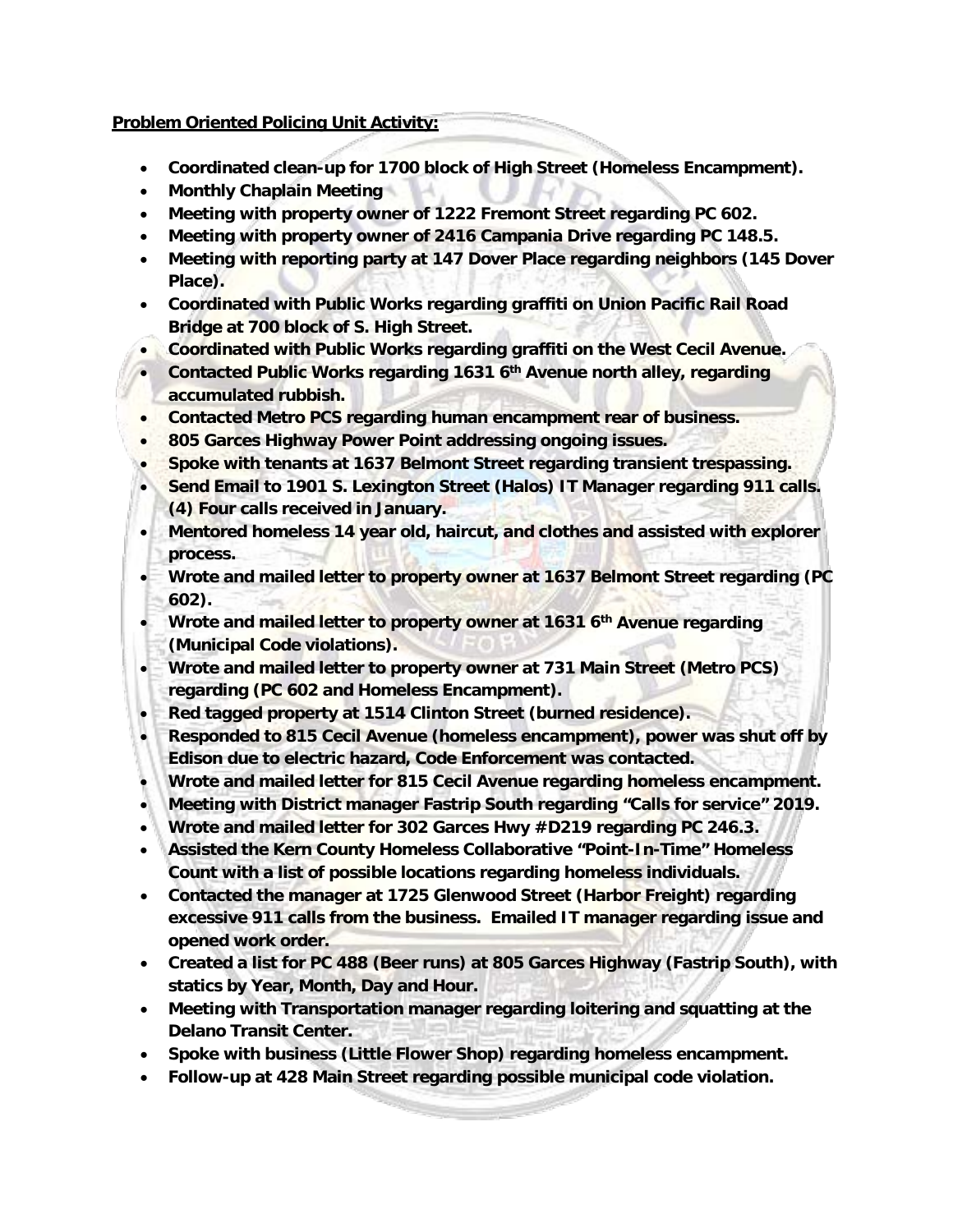## **Part I Crime (12 Year Chart):**

| 2009 | 2010 | 2011         | 2012 | 2013                          | 2014 | 2015 | 2016 | 2017 | 2018 | 2019 | <b>2020 (YTD)</b> |
|------|------|--------------|------|-------------------------------|------|------|------|------|------|------|-------------------|
|      | 0    | $\mathbf{2}$ | 0    | 7                             | 11   | 6    |      | 6    | 10   | 8    | $\mathbf{2}$      |
| 3    | 8    |              | 7    | 4                             | 13   | 10   | 12   | 10   | 12   | 9    | 0                 |
| 45   | 56   | 49           | 53   | 82                            | 58   | 53   | 27   | 34   | 45   | 32   | $\overline{2}$    |
| 384  | 370  | 325          | 388  | 397                           | 383  | 352  | 366  | 396  | 432  | 431  | 31                |
| 909  | 791  | 797          | 552  | 720                           | 368  | 272  | 308  | 222  | 291  | 205  | 15                |
| 536  | 464  | 531          | 575  | 808                           | 697  | 767  | 794  | 660  | 613  | 589  | 50                |
| 491  | 443  | 363          | 346  | 447                           | 435  | 364  | 471  | 450  | 386  | 314  | 33                |
|      |      |              |      | Part I Crime (12 Year Chart): |      |      |      |      |      |      |                   |

# **Response Times (January 2020)**

| <b>Priority</b>                                            | <b>Create to</b><br><b>Dispatch</b> | <b>Dispatch to</b><br><b>Arrival</b> | <b>Total Time</b> |  |
|------------------------------------------------------------|-------------------------------------|--------------------------------------|-------------------|--|
| 1. Life/Death                                              | 3:28                                | 3:38                                 | 7:06              |  |
| 2. Property Crime in Progress                              | 5:32                                | 7:02                                 | 12:35             |  |
| 3. Cold Call/No immediate<br>threat to person or property. | 7:35                                | 7:36                                 | 15:11             |  |

## **Traffic Unit:**

**Refer to the following data regarding traffic related incidents for the month of January:** 

| <b>Accident</b>           | <b>Injury Traffic</b> | <b>Non-Injury</b>         | <b>Hazardous</b>        | <b>Other Citations</b> |
|---------------------------|-----------------------|---------------------------|-------------------------|------------------------|
| <b>Summary by</b>         | <b>Collisions</b>     | <b>Traffic Collisions</b> | <b>Citations Issued</b> | <b>Issued</b>          |
| <b>Severity Fatal</b>     |                       |                           |                         |                        |
| <b>Traffic Collisions</b> |                       |                           |                         |                        |
|                           | q                     | 21                        | 32                      | 110                    |
|                           |                       |                           |                         |                        |

Source: RIMS Reports Version 26.04 (February 4, 2020)